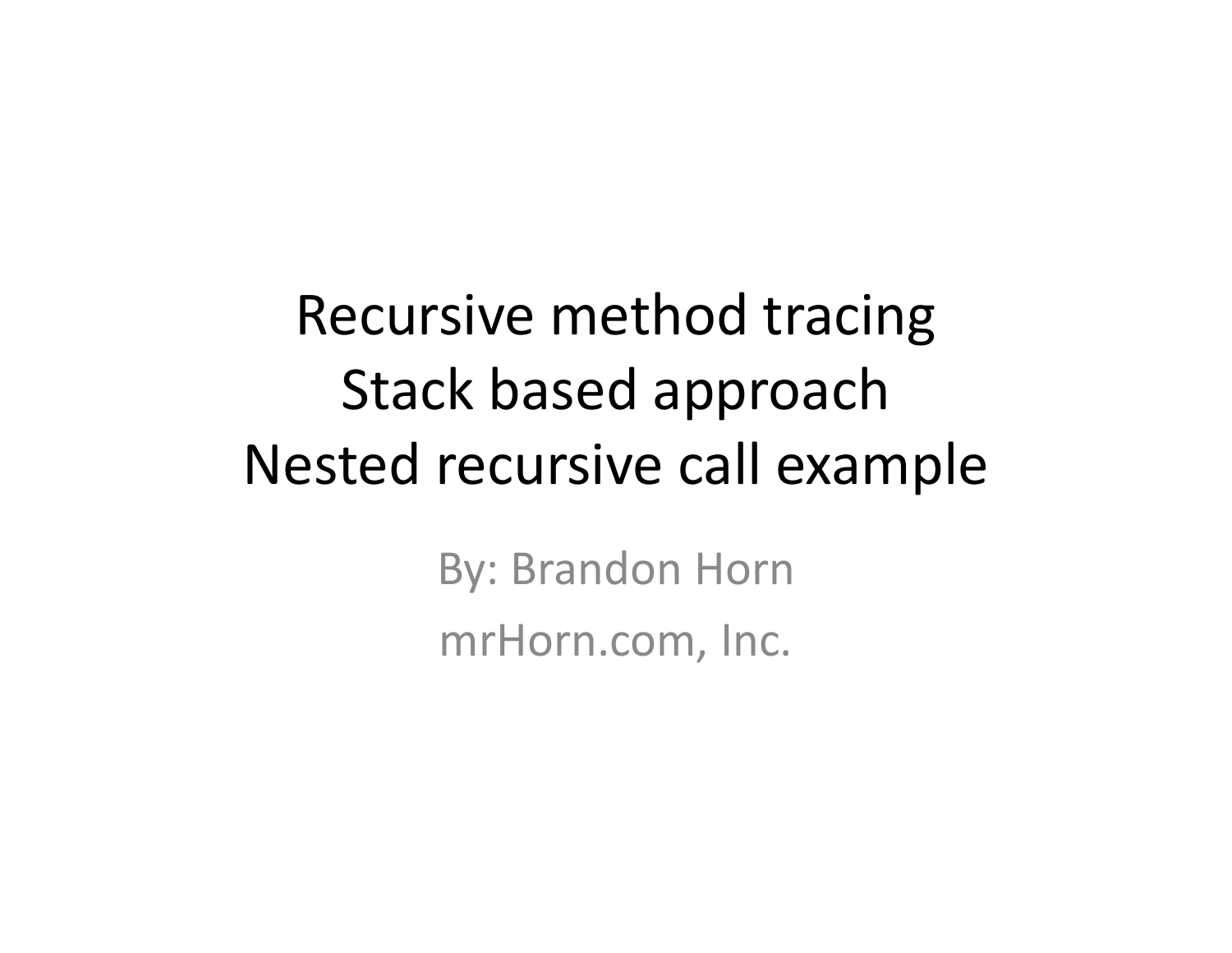```
public static int mystery(int value)
{
  if(value \leq 10)return value * 3;
  return value + mystery(mystery(value / 5));
}
What does mystery(45) return?
```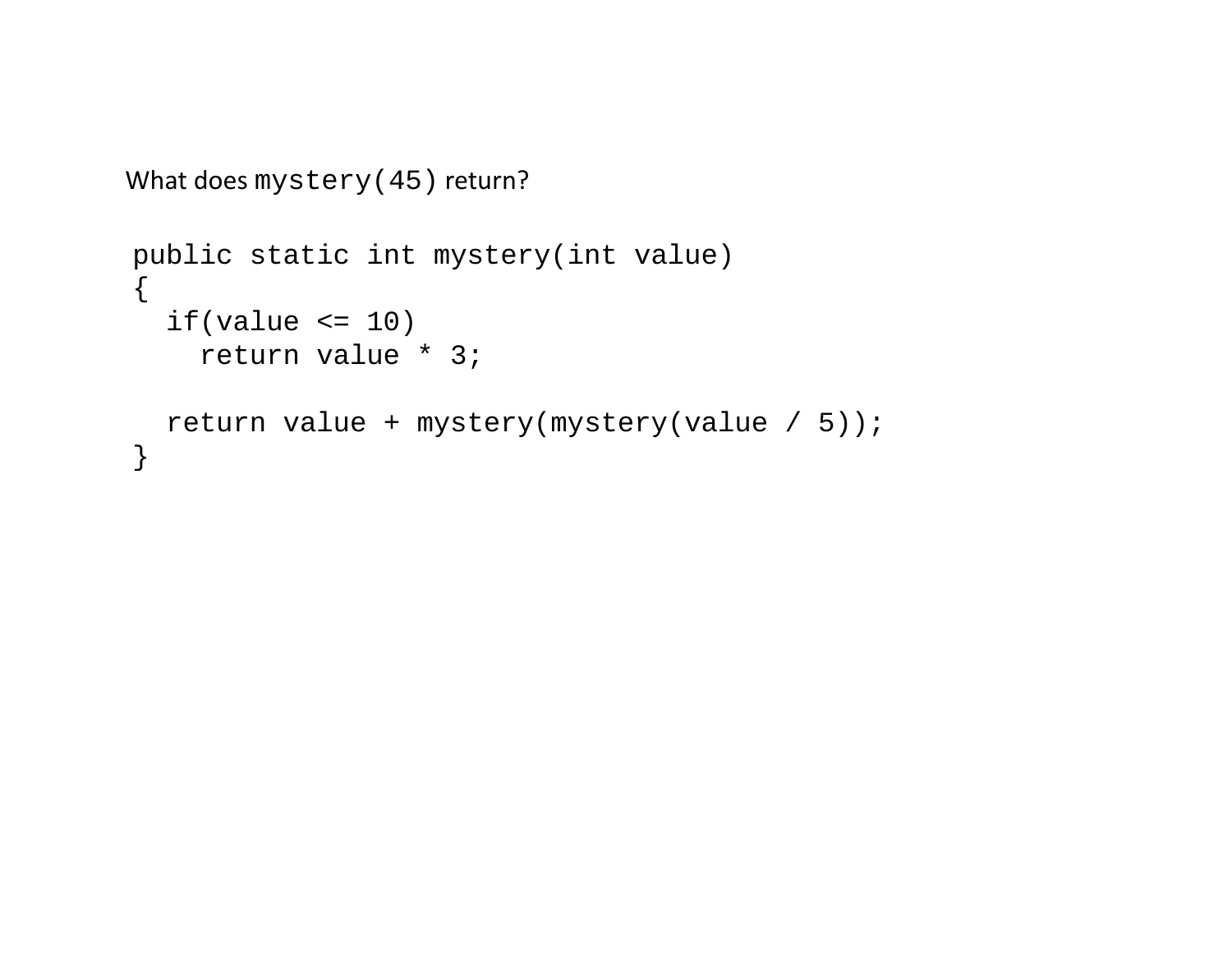There are 2 recursive calls in mystery. Label the inner recursive call 1 and the outer recursive call 2.

```
Call 2 Call 1
public static int mystery(int value)
{
  if(value \leq 10)return value * 3;
  return value + mystery(mystery(value / 5));
}
```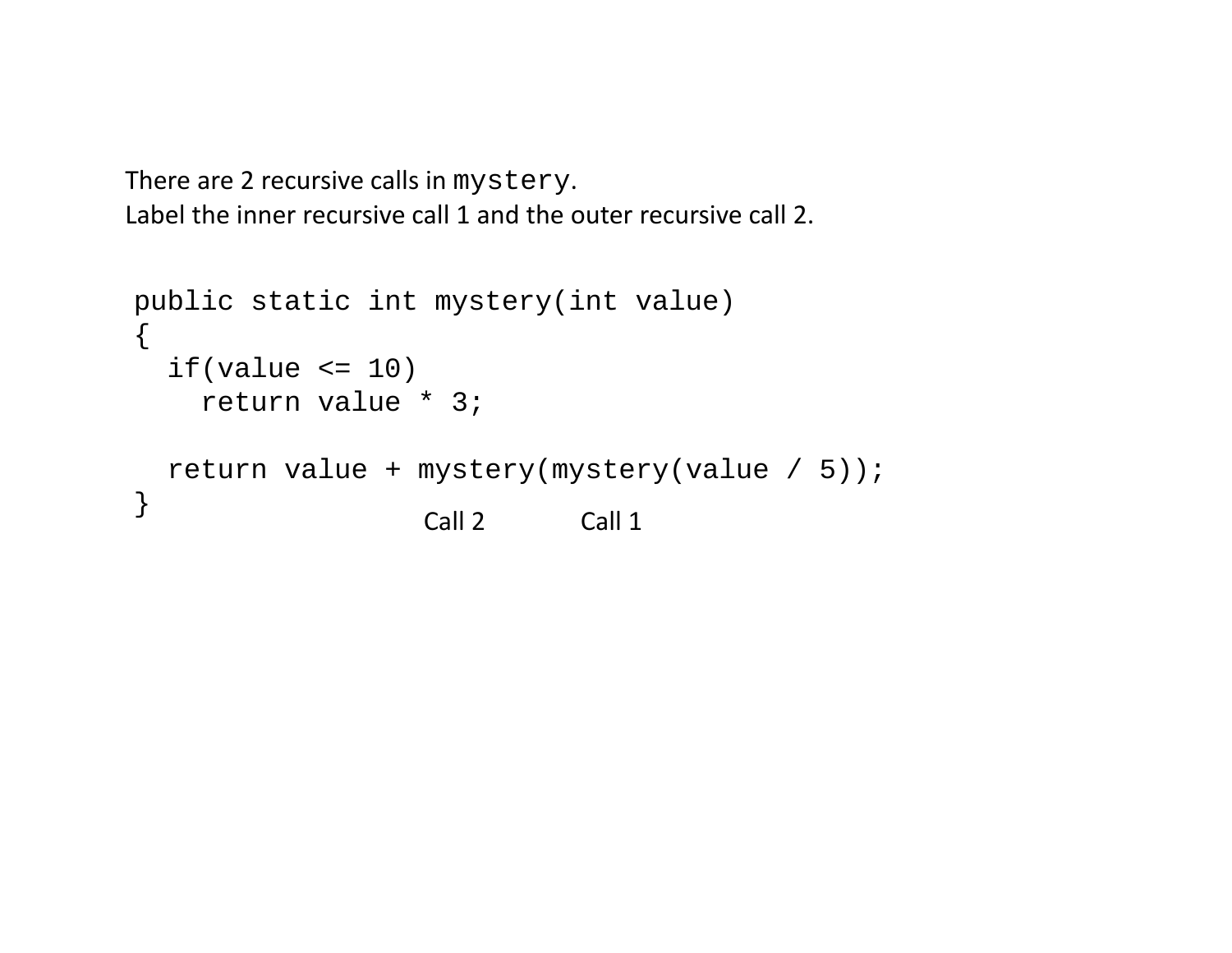Use <sup>a</sup> stack to keep track of the method calls . Abbreviate the method name as m. The initial call is m(45).

```
m(45)
                                                            Call 2 Call 1
                                        public static int mystery(int value)
                                         \{if(value \leq 10)return value * 3;
                                           return value + mystery(mystery(value / 5));
                                         }
```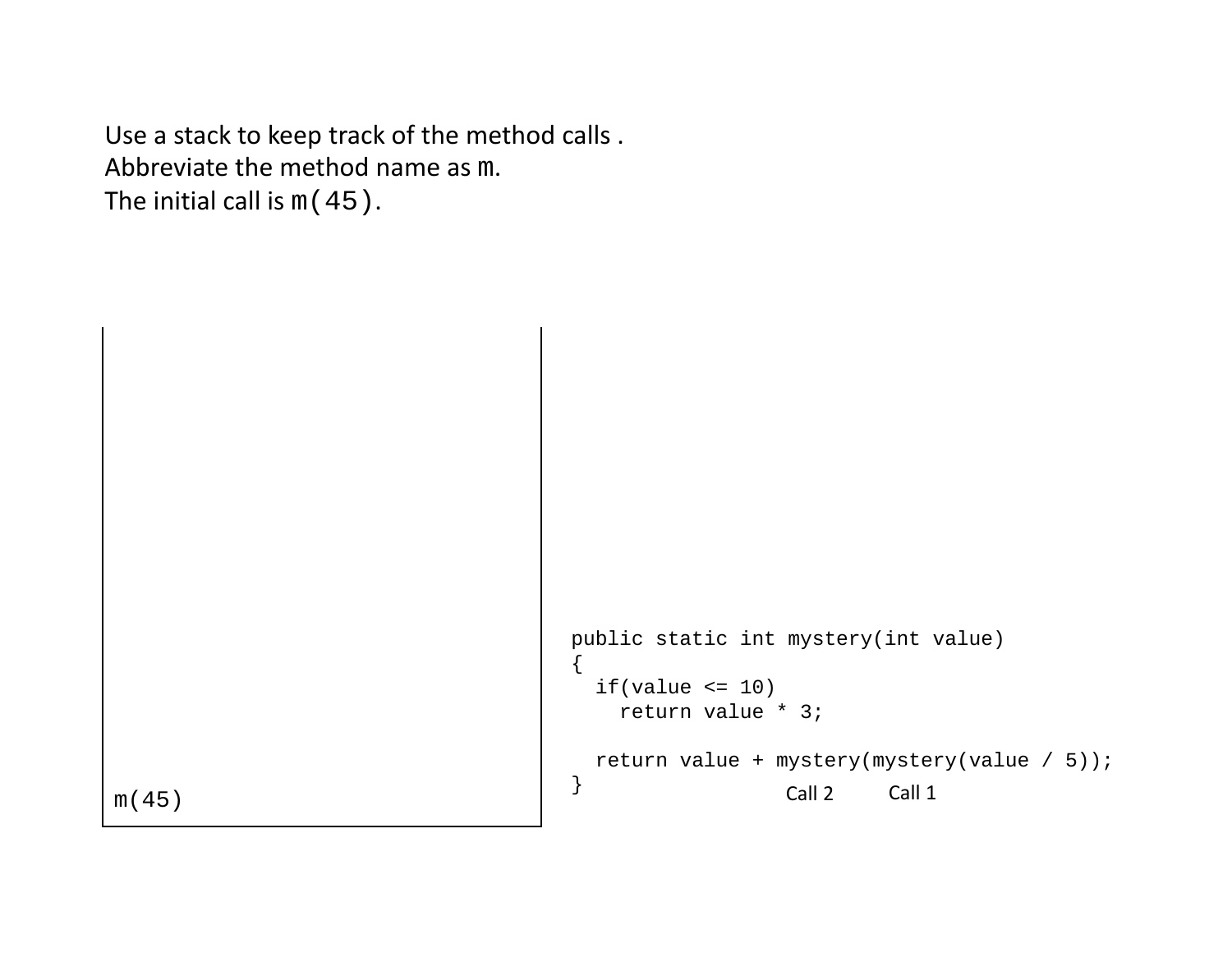$m(45)$  stops at call 1 and calls  $m(9)$ . Track where m(45) stops with <sup>a</sup> subscript next to the call. Add the recursive call to the top of the stack.

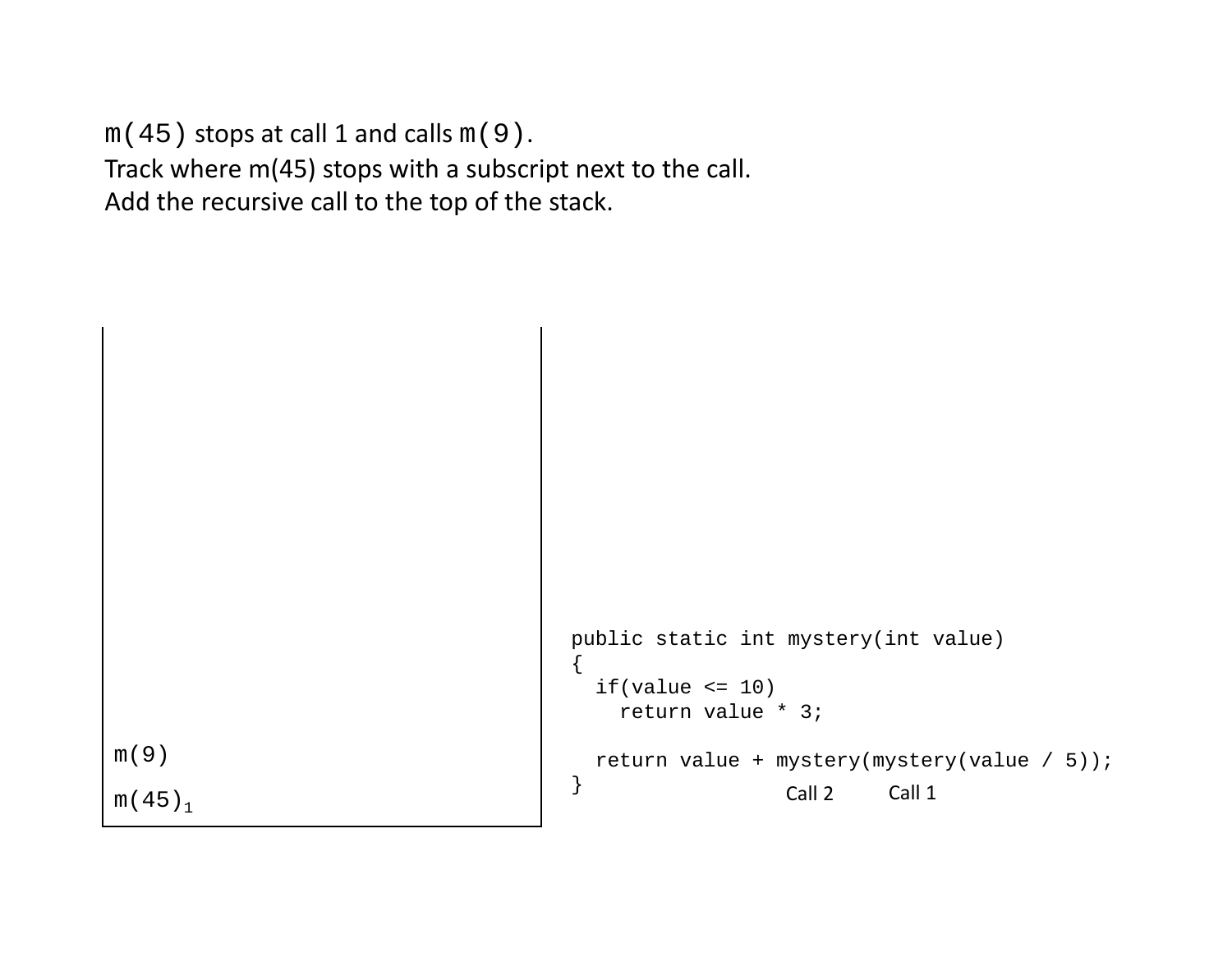m(9) returns 27. Cross out m(9) and note the return value.

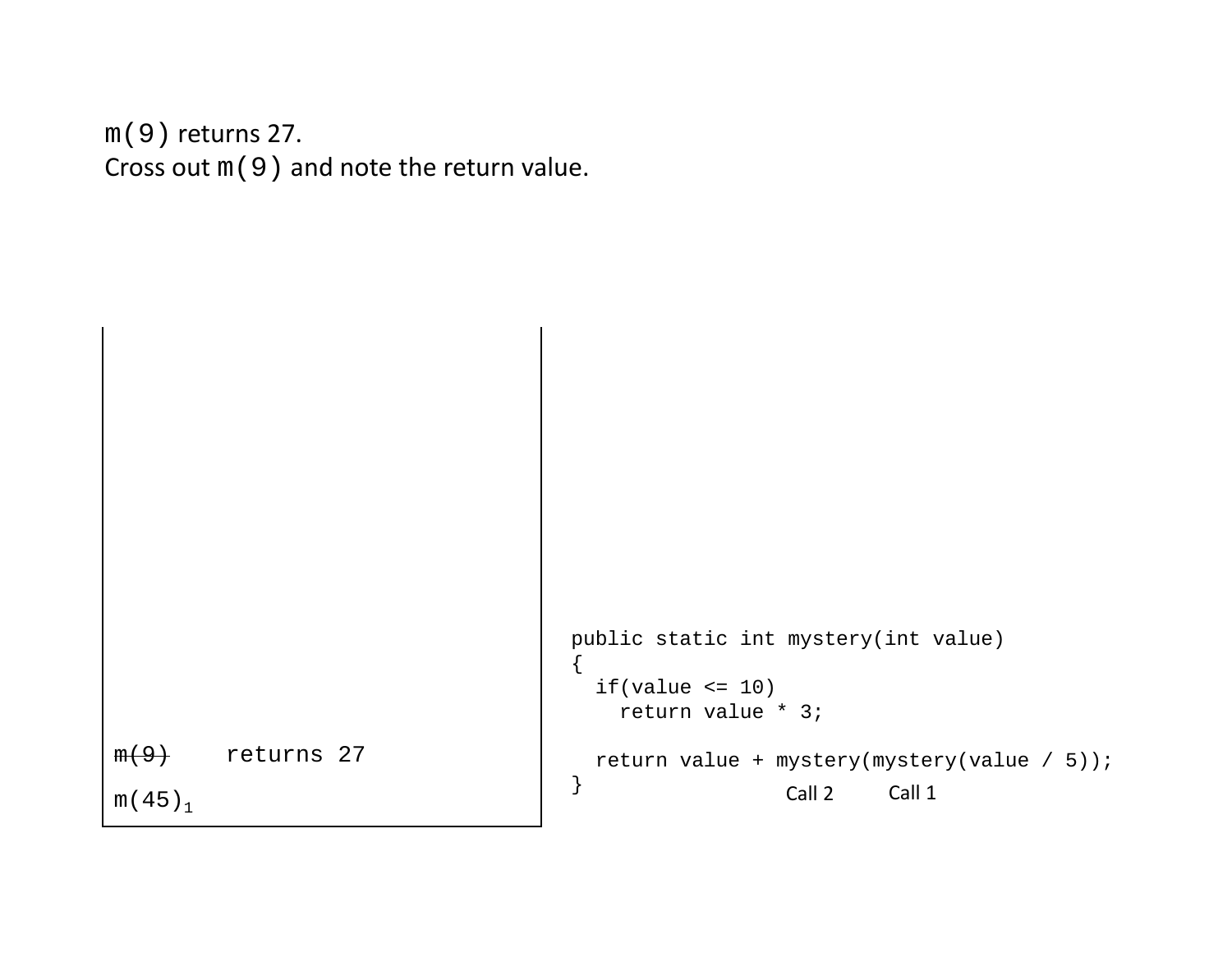Control returns to m(45), the topmost method on the stack that has not yet returned <sup>a</sup> value. m(45)has just finished call 1 and got back 27.  $m(45)$  now stops at call 2 and calls  $m(27)$ . Cross out the 1 and replace it with <sup>a</sup> 2. Add the call to m(27) to the top of the stack.

```
m(27)
m(9) returns 27
m(45)_{12}Call 2 Call 1
                                       public static int mystery(int value)
                                        {
                                         if(value \le 10)
                                            return value * 3;
                                         return value + mystery(mystery(value / 5));
                                        }
```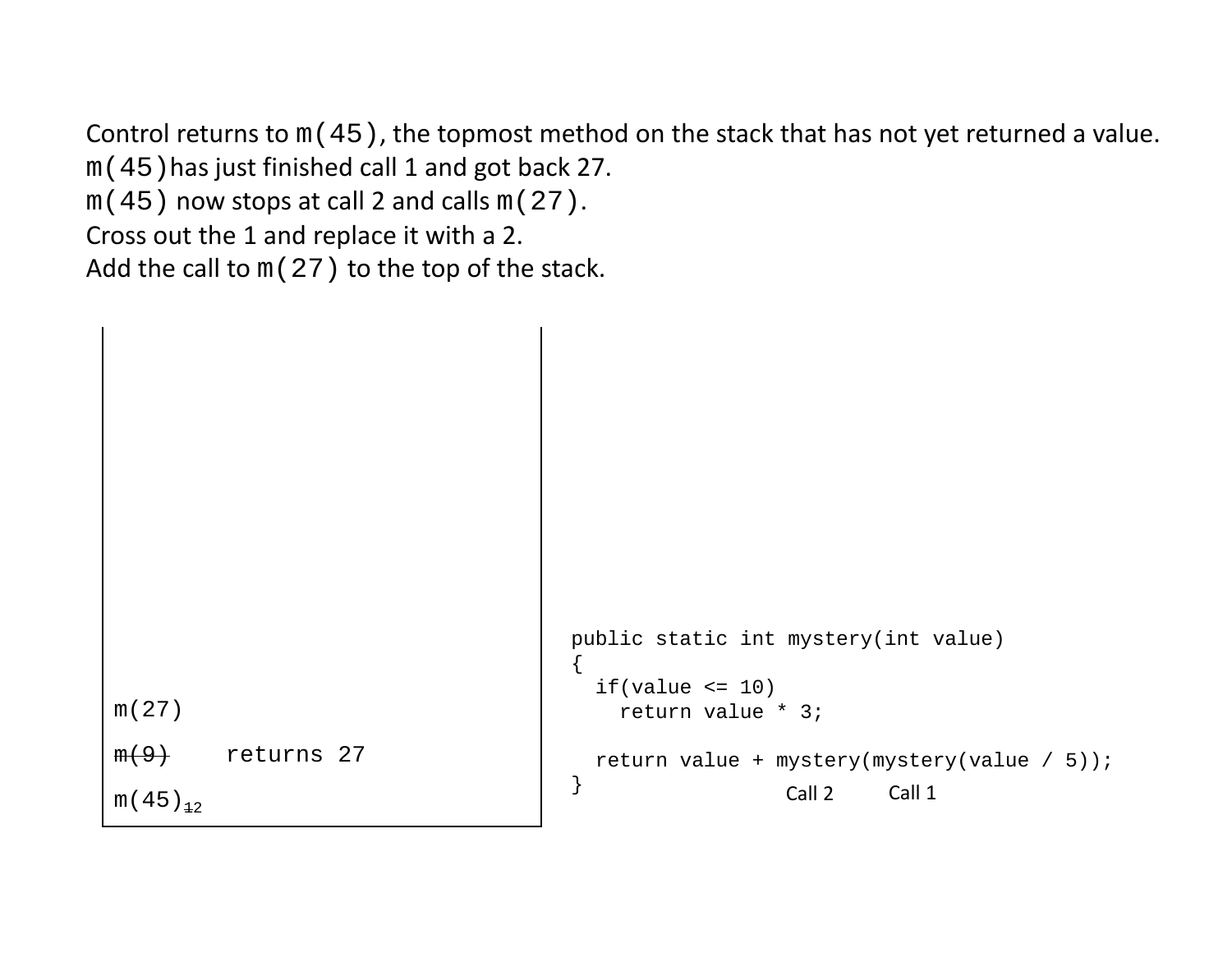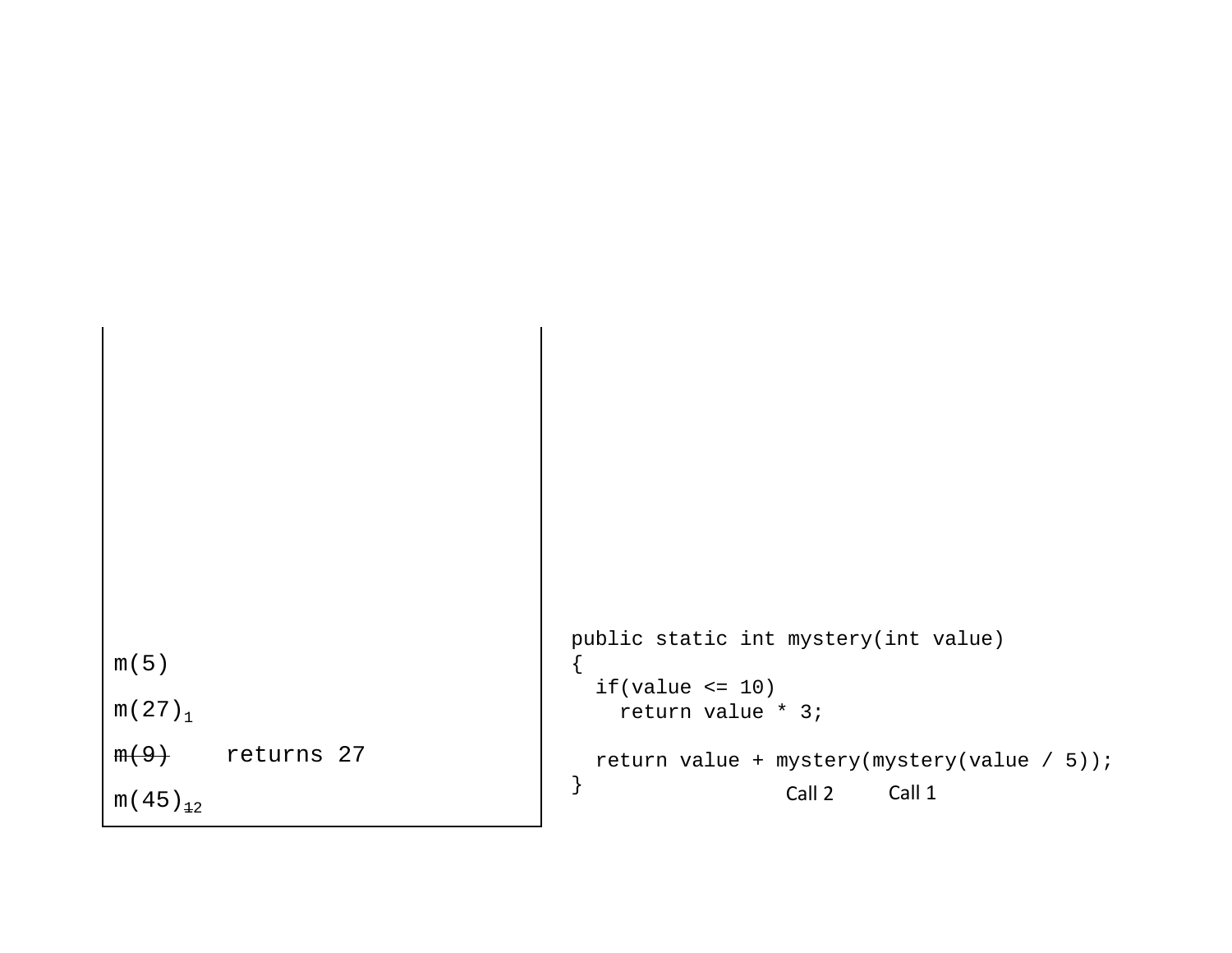```
m(5) returns 15
m ( 27 ) _{\rm 1}m(9) returns 27
m(45)<sub>12</sub>\begin{array}{ccc} & & & & \end{array} \begin{array}{ccc} & & & \end{array} \begin{array}{ccc} & & & \end{array} Call 2 Call 1
                                                   public static int mystery(int value)
                                                   {
                                                      if(value \leq 10)
                                                         return value * 3;
                                                     return value + mystery(mystery(value / 5));
                                                   }
```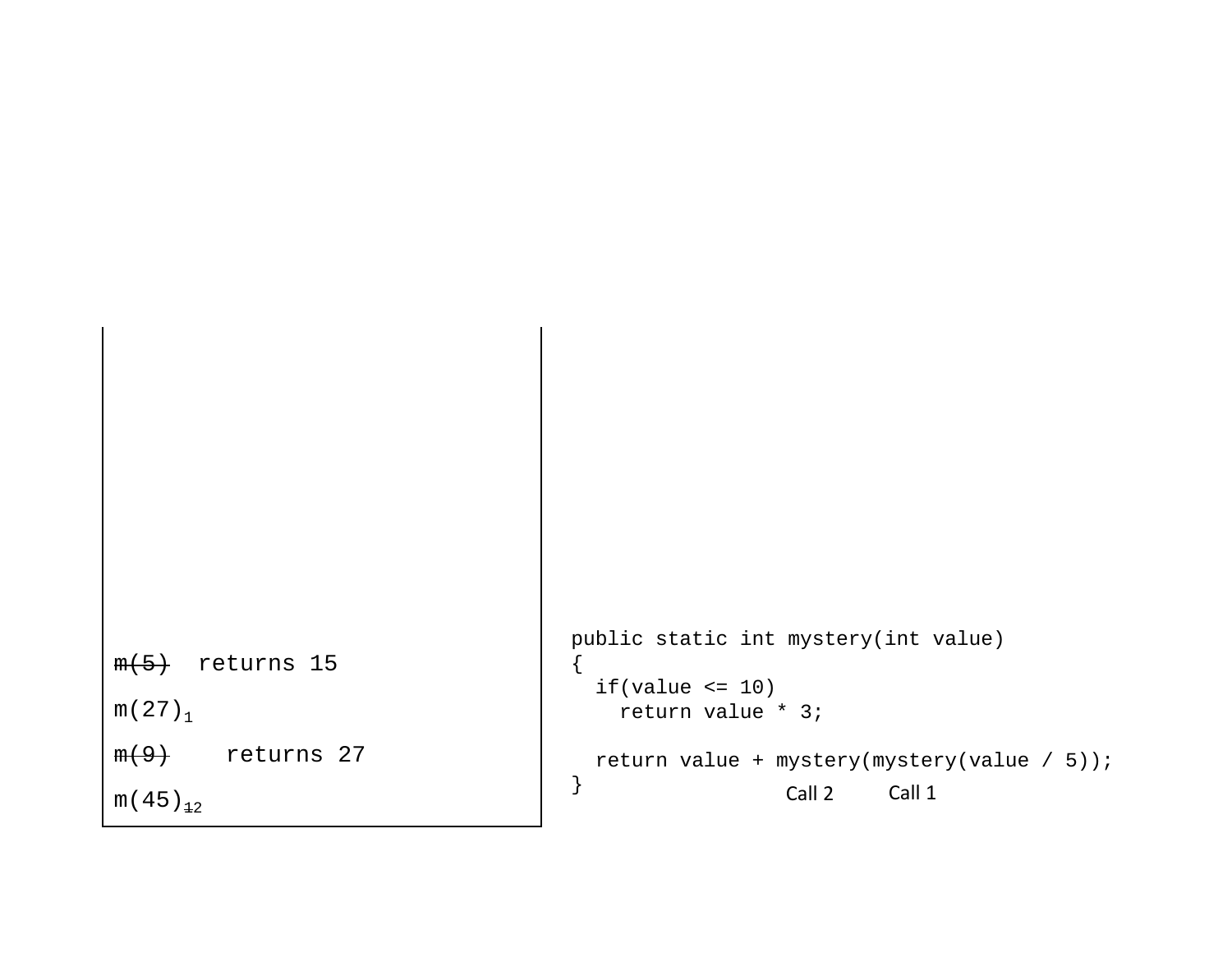```
m(15)
m(5) returns 15
m ( 27 ) <sub>12</sub>
m(9) returns 27
m(45)<sub>12</sub>\begin{array}{ccc} & & & & \end{array} \begin{array}{ccc} & & & \end{array} \begin{array}{ccc} & & & \end{array} Call 2 Call 1
                                                   public static int mystery(int value)
                                                   {
                                                      if(value \leq 10)
                                                         return value * 3;
                                                      return value + mystery(mystery(value / 5));
                                                   }
```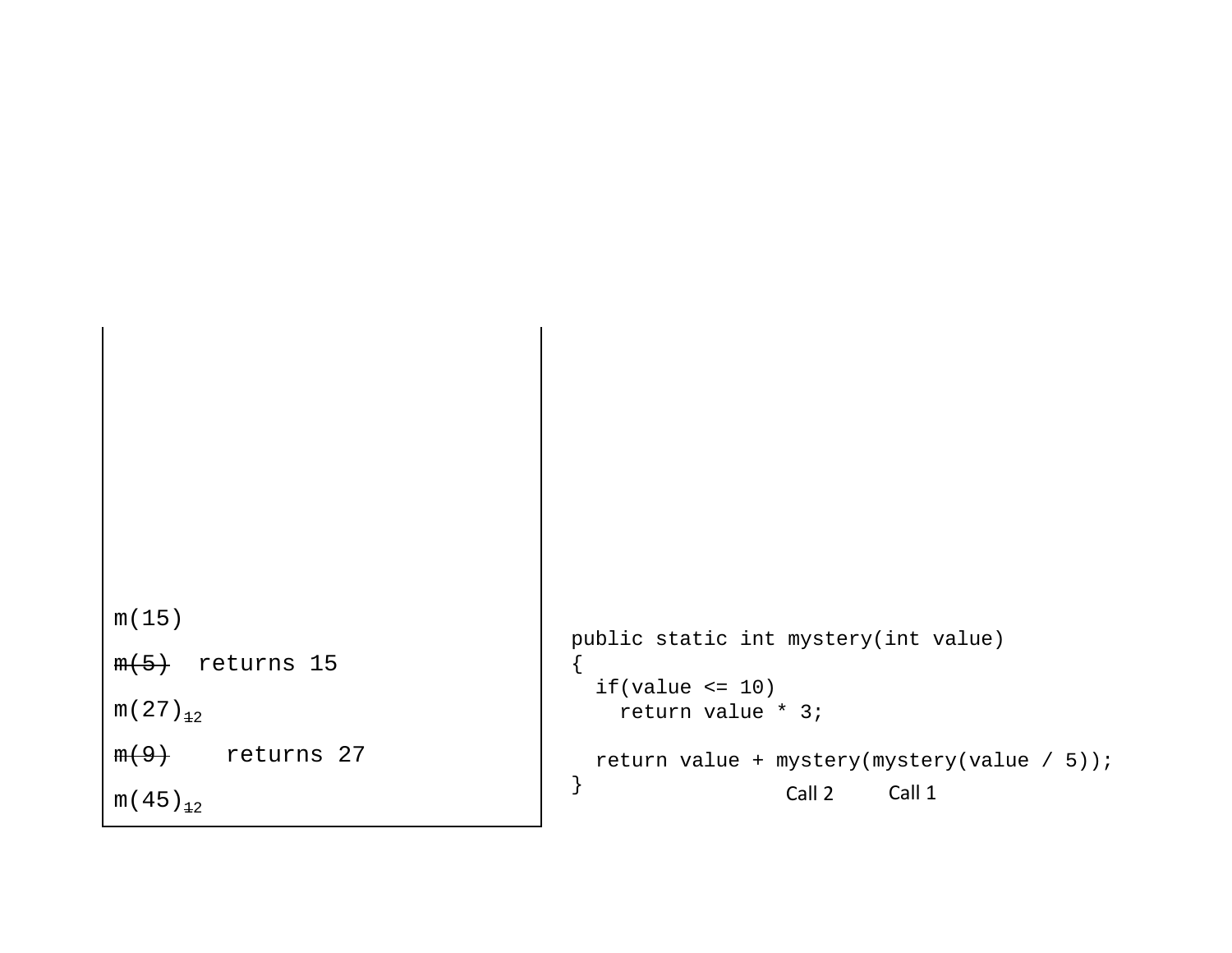```
m(3)
m ( 15 ) _1\,m(5) returns 15
m ( 27 ) <sub>12</sub>
m(9) returns 27
m(45)<sub>12</sub>\begin{array}{ccc} & & & & \end{array} \begin{array}{ccc} & & & \end{array} \begin{array}{ccc} & & & \end{array} Call 2 Call 1
                                                    public static int mystery(int value)
                                                    {
                                                       if(value \leq 10)
                                                          return value * 3;
                                                       return value + mystery(mystery(value / 5));
                                                    }
```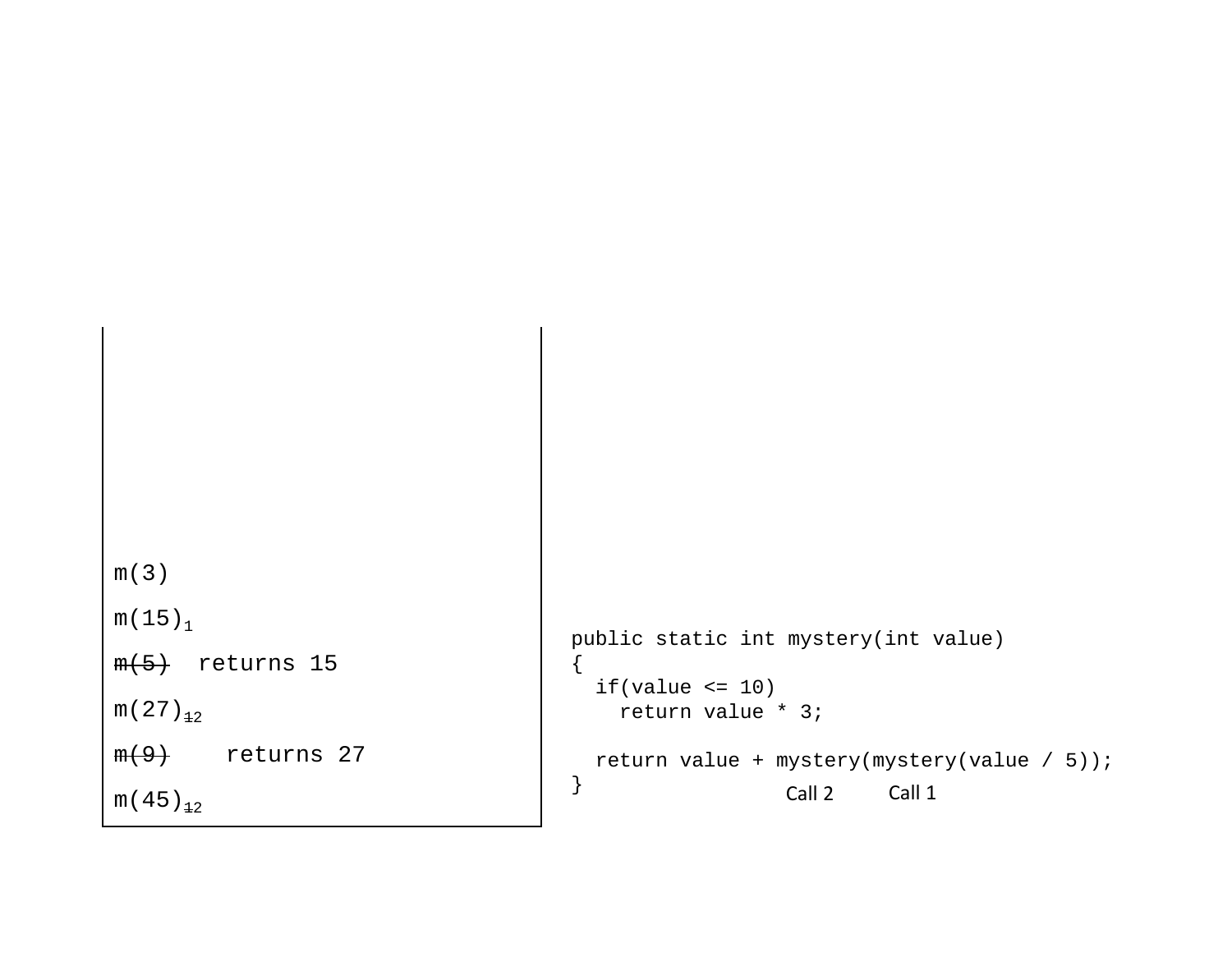```
m(3) returns 9
m ( 15 ) _1\,m(5) returns 15
m ( 27 ) <sub>12</sub>
m(9) returns 27
m(45)<sub>12</sub>\begin{array}{ccc} & & & & \end{array} \begin{array}{ccc} & & & \end{array} \begin{array}{ccc} & & & \end{array} Call 2 Call 1
                                                   public static int mystery(int value)
                                                   {
                                                      if(value \leq 10)
                                                         return value * 3;
                                                     return value + mystery(mystery(value / 5));
                                                   }
```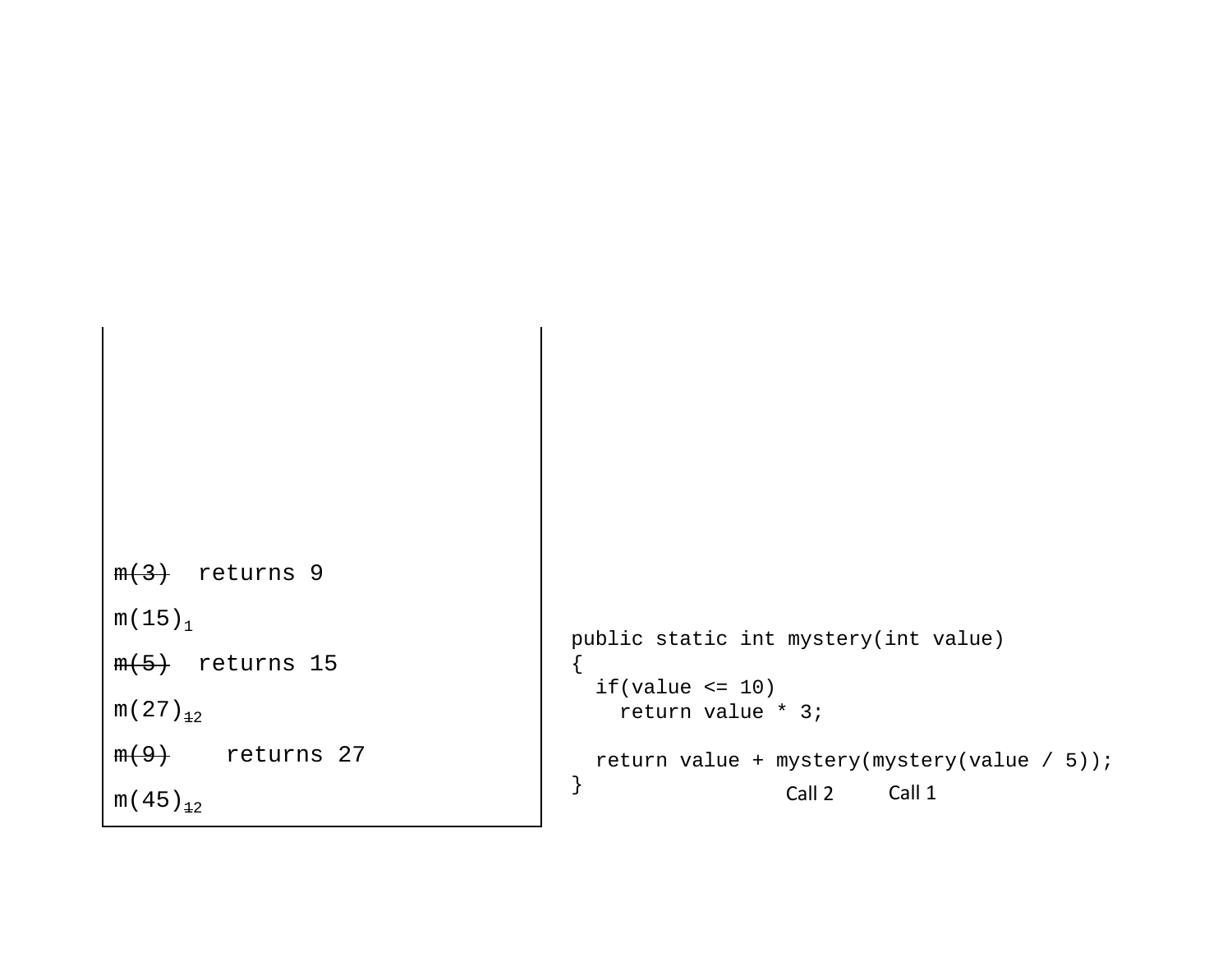```
m(9)
m(3) returns 9
m ( 15 ) <sub>12</sub>
m(5) returns 15
m ( 27 ) <sub>12</sub>
m(9) returns 27
m(45)<sub>12</sub>\begin{array}{ccc} & & & & \end{array} \begin{array}{ccc} & & & \end{array} \begin{array}{ccc} & & & \end{array} Call 2 Call 1
                                                    public static int mystery(int value)
                                                    {
                                                       if(value \leq 10)
                                                          return value * 3;
                                                      return value + mystery(mystery(value / 5));
                                                    }
```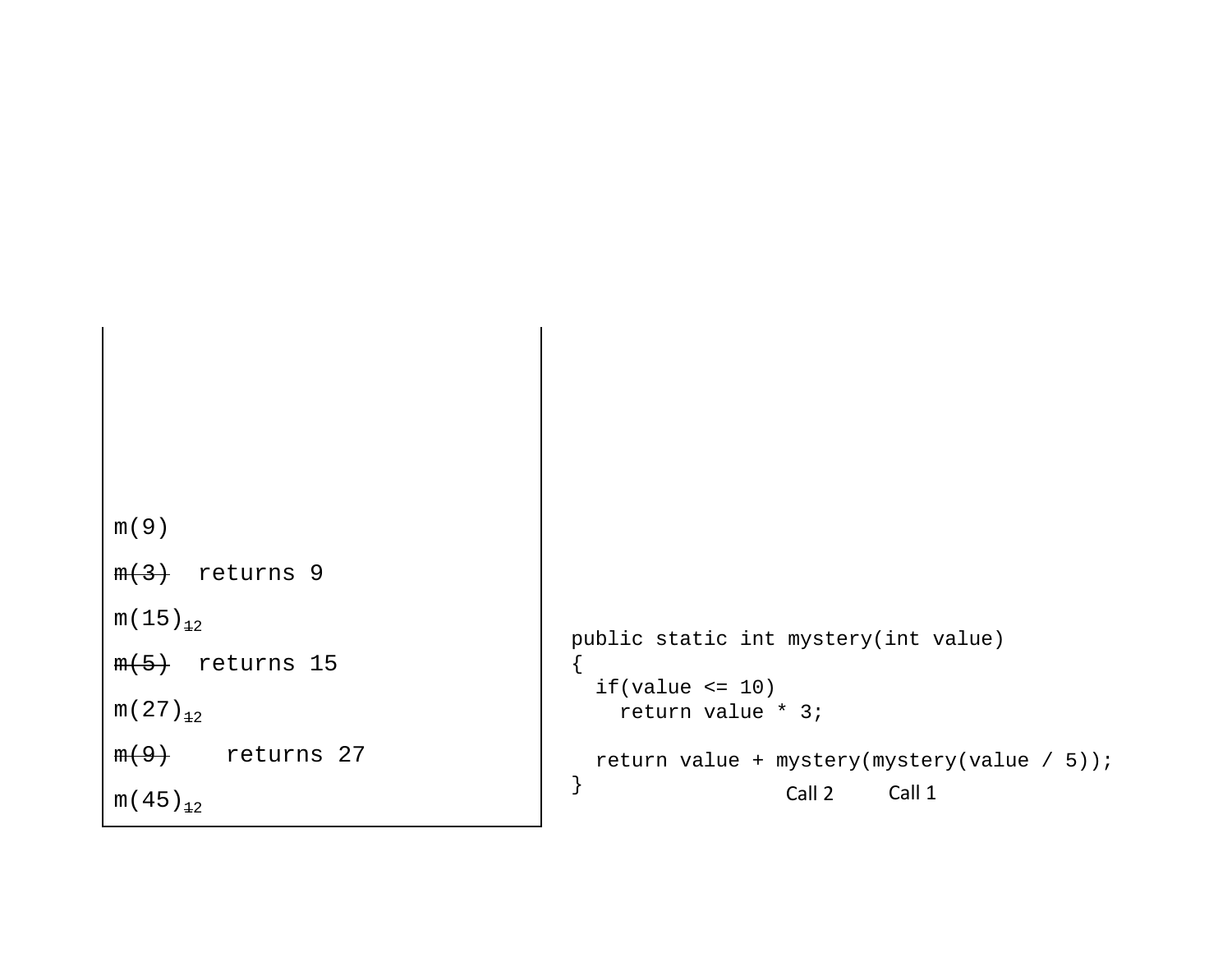```
m(9) returns 27
m(3) returns 9
m ( 15 ) <sub>12</sub>
m(5) returns 15
m ( 27 ) <sub>12</sub>
m(9) returns 27
m(45)<sub>12</sub>\begin{array}{ccc} & & & & \end{array} \begin{array}{ccc} & & & \end{array} \begin{array}{ccc} & & & \end{array} Call 2 Call 1
                                                   public static int mystery(int value)
                                                   {
                                                     if(value \leq 10)
                                                         return value * 3;
                                                     return value + mystery(mystery(value / 5));
                                                   }
```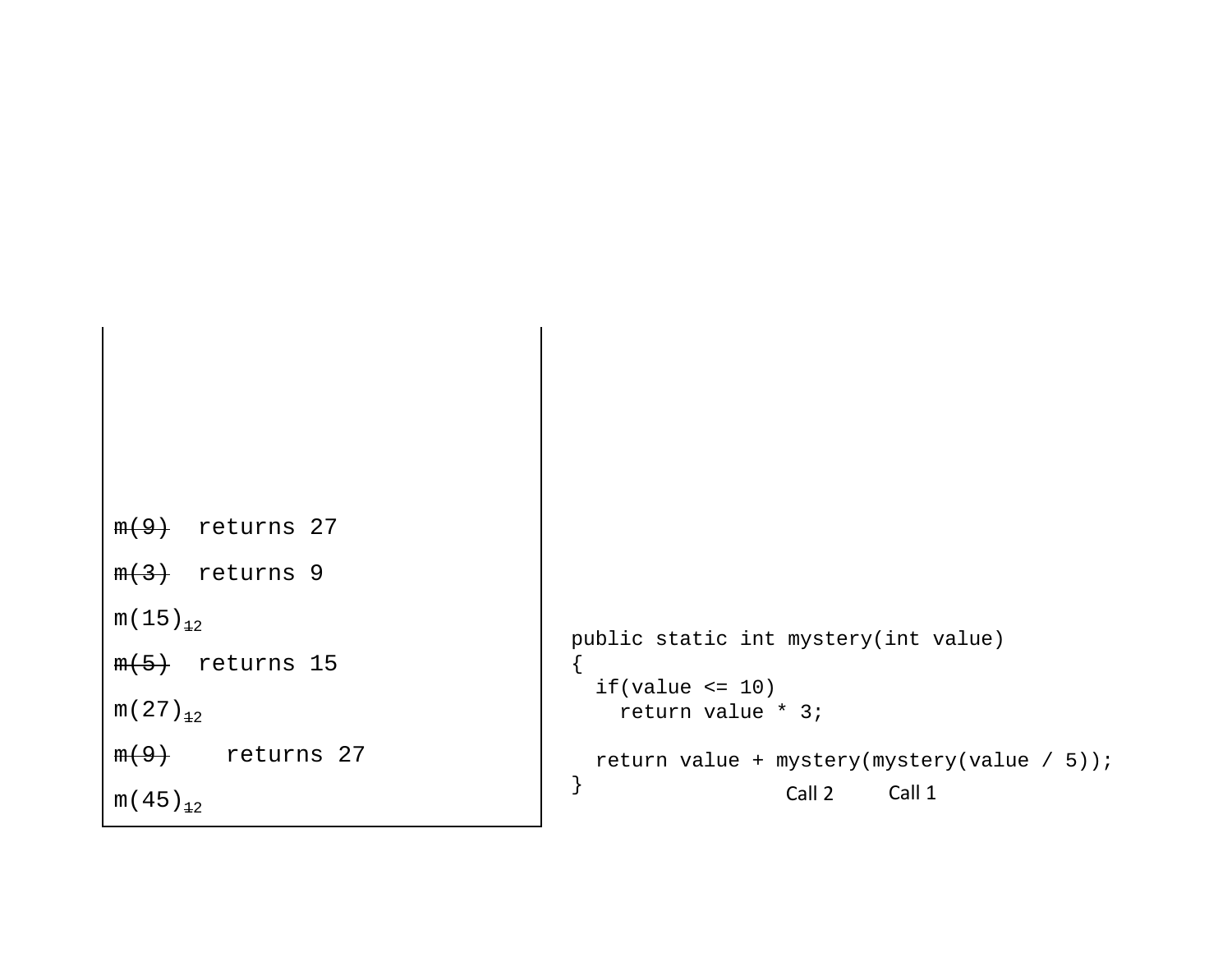m(15) just finished call 2 and got back 27.

m(15) returns the sum of value and the return value from call 2.

```
m(9) returns 27
m(3) returns 9
<del>m(15)<sub>12</sub></del> returns 15 + 27 = 42
m(5) returns 15
m(27)_{12}m(9) returns 27
m(45)_{12}Call 2 Call 1
                                        public static int mystery(int value)
                                         {
                                           if(value \leq 10)return value * 3;
                                           return value + mystery(mystery(value / 5));
                                         }
```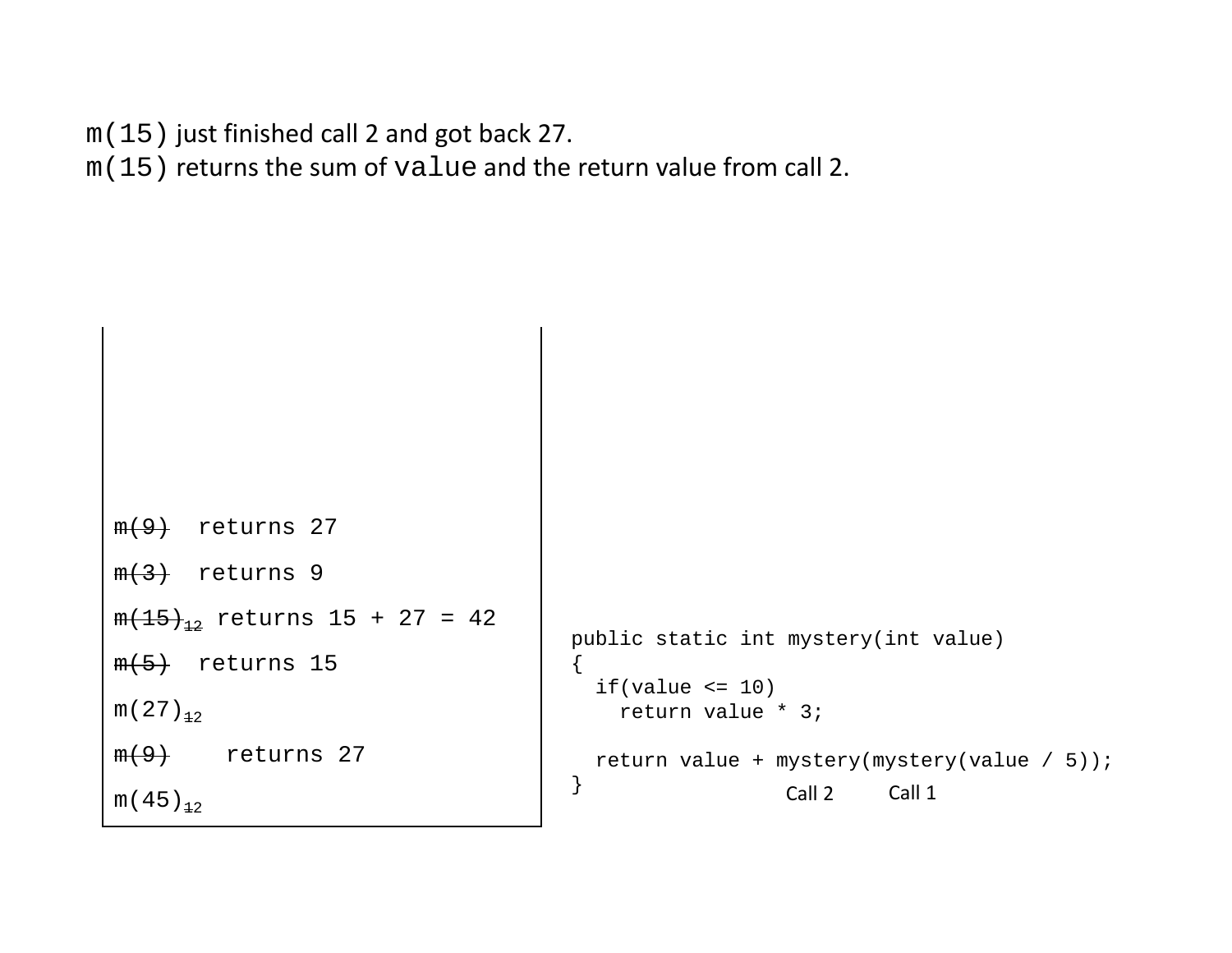```
m(9) returns 27
m(3) returns 9
<del>m(15)<sub>12</sub></del> returns 15 + 27 = 42
m(5) returns 15
<del>m(27)<sub>12</sub></del> returns 27 + 42 = 69
m(9) returns 27
m(45)_{+2}\begin{array}{ccc} & & & & \end{array} \begin{array}{ccc} & & & \end{array} \begin{array}{ccc} & & & \end{array} Call 2 Call 1
                                                 public static int mystery(int value)
                                                 \{if(value \le 10)
                                                       return value * 3;
                                                   return value + mystery(mystery(value / 5));
                                                 }
```